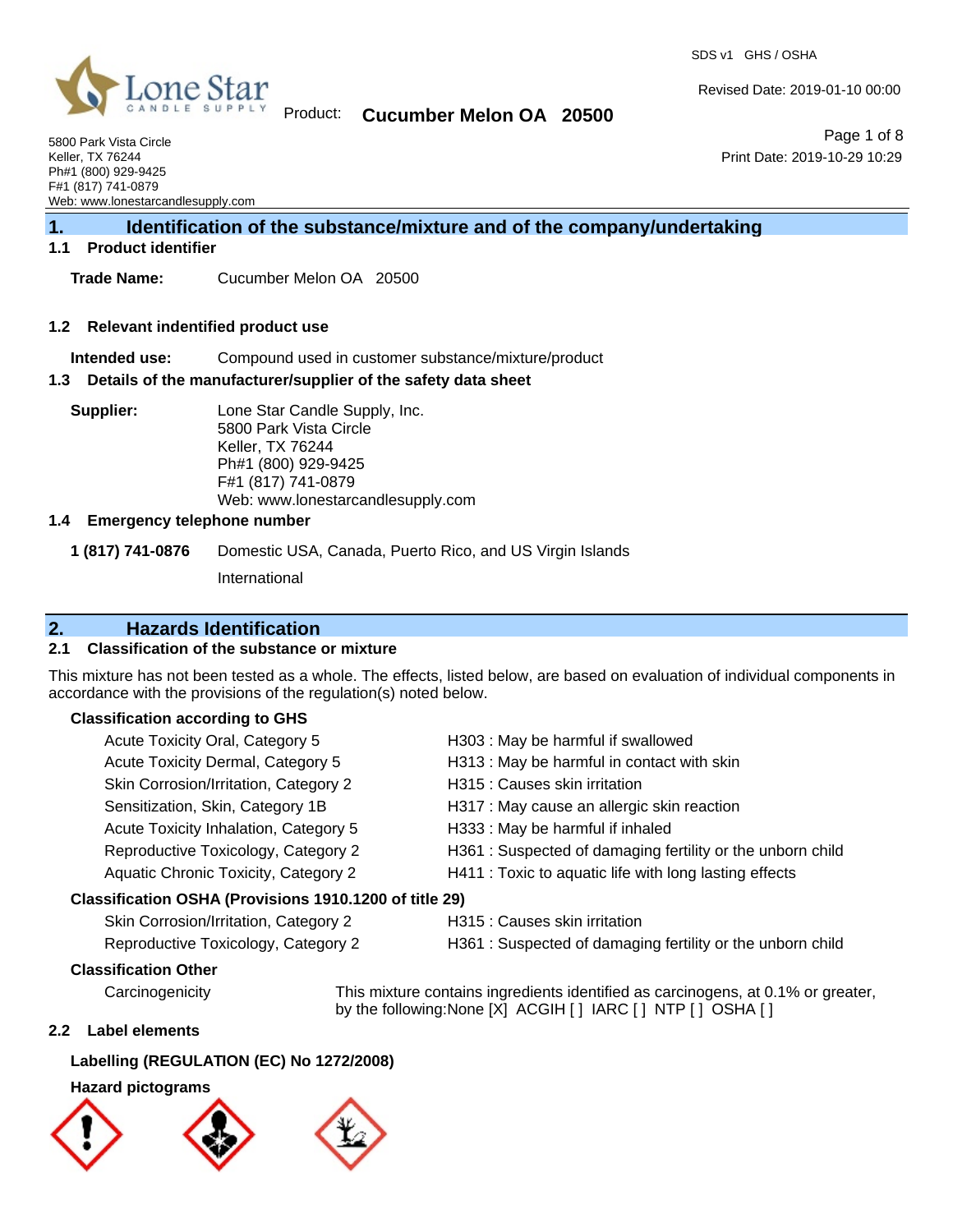

5800 Park Vista Circle Keller, TX 76244 Ph#1 (800) 929-9425 F#1 (817) 741-0879 Web: www.lonestarcandlesupply.com

**Signal Word: Warning**

Revised Date: 2019-01-10 00:00

Product: **Cucumber Melon OA 20500**

Page 2 of 8 Print Date: 2019-10-29 10:29

| <b>Hazard statments</b> |                                                     |
|-------------------------|-----------------------------------------------------|
| H303                    | May be harmful if swallowed                         |
| H313                    | May be harmful in contact with skin                 |
| H <sub>315</sub>        | Causes skin irritation                              |
| H317                    | May cause an allergic skin reaction                 |
| H333                    | May be harmful if inhaled                           |
| H361                    | Suspected of damaging fertility or the unborn child |
| H411                    | Toxic to aquatic life with long lasting effects     |

#### **Precautionary Statements**

#### **Prevention:**

| P <sub>201</sub> | Obtain special instructions before use                                   |
|------------------|--------------------------------------------------------------------------|
| P <sub>202</sub> | Do not handle until all safety precautions have been read and understood |
| P <sub>264</sub> | Wash hands thoroughly after handling                                     |
| P272             | Contaminated work clothing should not be allowed out of the workplace    |
| P273             | Avoid release to the environment                                         |
| P281             | Use personal protective equipment as required                            |
| Response:        |                                                                          |
| P302 + P352      | IF ON SKIN: Wash with soap and water                                     |
| P304 + P312      | IF INHALED: Call a POISON CENTER or doctor/physician if you feel unwell  |
| $P308 + P313$    | IF exposed or concerned: Get medical advice/attention                    |
| P312             | Call a POISON CENTER or doctor/physician if you feel unwell              |
| $P333 + P313$    | If skin irritation or a rash occurs: Get medical advice/attention        |
| P362             | Take off contaminated clothing and wash before reuse                     |
| P363             | Wash contaminated clothing before reuse                                  |
| P391             | <b>Collect Spillage</b>                                                  |
|                  |                                                                          |

### **2.3 Other Hazards**

**no data available**

# **3. Composition/Information on Ingredients**

#### **3.1 Mixtures**

This product is a complex mixture of ingredients, which contains among others the following substance(s), presenting a health or environmental hazard within the meaning of the UN Globally Harmonized System of Classification and Labeling of Chemicals (GHS):

| CAS#<br>Ingredient | EC#                                | Conc.<br>Range | <b>GHS Classification</b>                   |
|--------------------|------------------------------------|----------------|---------------------------------------------|
| $80 - 54 - 6$      | 201-289-8                          | $10 - 20 \%$   | H227; H302; H315; H317; H361; H401;<br>H412 |
|                    | <b>Butylphenyl Methylpropional</b> |                |                                             |
| 122-40-7           | 204-541-5                          | $10 - 20 \%$   | H303; H316; H317; H401; H411                |
| Amyl Cinnamal      |                                    |                |                                             |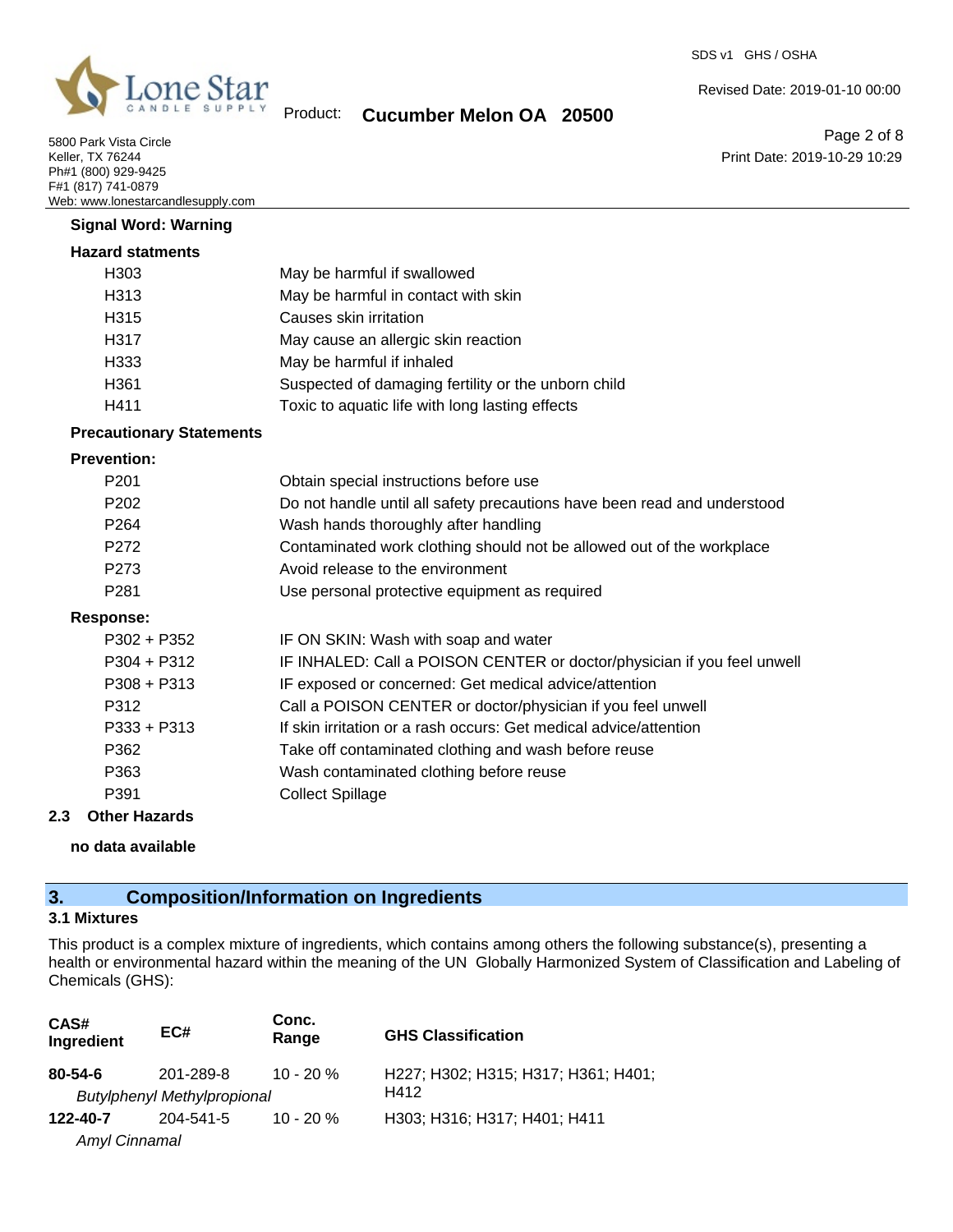

5800 Park Vista Circle Keller, TX 76244 Ph#1 (800) 929-9425

Ĭ.

Product: **Cucumber Melon OA 20500**

SDS v1 GHS / OSHA

Revised Date: 2019-01-10 00:00

Page 3 of 8 Print Date: 2019-10-29 10:29

| F#1 (817) 741-0879     | Web: www.lonestarcandlesupply.com                        |                |                                                                                             |
|------------------------|----------------------------------------------------------|----------------|---------------------------------------------------------------------------------------------|
| CAS#<br>Ingredient     | EC#                                                      | Conc.<br>Range | <b>GHS Classification</b>                                                                   |
| 120-51-4               | 204-402-9                                                | $5 - 10%$      | H302; H313; H400; H411                                                                      |
| <b>Benzyl Benzoate</b> |                                                          |                |                                                                                             |
| 1222-05-5              | 214-946-9                                                | $5 - 10%$      | H316; H400; H410                                                                            |
|                        | Hexamethylindanopyran                                    |                |                                                                                             |
| 103-95-7               | 203-161-7                                                | $5 - 10%$      | H227; H303; H315; H317; H401; H412                                                          |
|                        | Cyclamen Aldehyde                                        |                |                                                                                             |
| $140 - 11 - 4$         | 205-399-7                                                | $2 - 5%$       | H303; H401; H412                                                                            |
| Benzyl acetate         |                                                          |                |                                                                                             |
| 103-60-6               | 203-127-1                                                | $2 - 5%$       | H316                                                                                        |
|                        | 2-Phenoxyethyl isobutyrate                               |                |                                                                                             |
| 115-95-7               | 204-116-4                                                | $2 - 5%$       | H227; H315; H317; H320; H402                                                                |
| <b>Linalyl Acetate</b> |                                                          |                |                                                                                             |
| $88 - 41 - 5$          | 201-828-7                                                | $2 - 5%$       | H227; H303; H316; H401; H411                                                                |
|                        | 2-t-Butylcyclohexyl acetate                              |                |                                                                                             |
| 122-63-4               | 204-559-3                                                | $2 - 5%$       | H303; H401                                                                                  |
| Benzyl propionate      |                                                          |                |                                                                                             |
| 54830-99-8             | 259-367-2                                                | $1 - 2%$       | H303; H316; H402                                                                            |
|                        | Acetoxydihydrodicyclopentadiene                          |                |                                                                                             |
| 78-70-6                | 201-134-4                                                | $1 - 2%$       | H227; H303; H315; H317; H319; H402                                                          |
| Linalool               |                                                          |                |                                                                                             |
| $98 - 55 - 5$          | 202-680-6                                                | $1 - 2%$       | H227; H303; H315; H319; H401                                                                |
| <b>Terpineol</b>       |                                                          |                |                                                                                             |
| 1205-17-0              | 214-881-6                                                | $1 - 2%$       | H303; H317; H361; H401; H411                                                                |
|                        | a-Methyl-1,3-benzodioxole-5-propionaldehyde              |                |                                                                                             |
|                        | See Section 16 for full text of GHS classification codes |                |                                                                                             |
|                        |                                                          |                | See Section 16 for full text of GHS classification codes which where not shown in section 2 |

Total Hydrocarbon Content  $(\% w/w) = 0.00$ 

| <b>First Aid Measures</b><br>4.                                 |                                                                                                               |  |
|-----------------------------------------------------------------|---------------------------------------------------------------------------------------------------------------|--|
| 4.1<br>Description of first aid measures                        |                                                                                                               |  |
| Inhalation:                                                     | Remove from exposure site to fresh air and keep at rest.<br>Obtain medical advice.                            |  |
| Eye Exposure:                                                   | Flush immediately with water for at least 15 minutes.<br>Contact physician if symptoms persist.               |  |
| <b>Skin Exposure:</b>                                           | Remove contaminated clothes. Wash thoroughly with water (and soap).<br>Contact physician if symptoms persist. |  |
| Ingestion:                                                      | Rinse mouth with water and obtain medical advice.                                                             |  |
| 4.2 Most important symptoms and effects, both acute and delayed |                                                                                                               |  |
| Symptoms:                                                       | no data available                                                                                             |  |
| <b>Risks:</b>                                                   | Refer to Section 2.2 "Hazard Statements"                                                                      |  |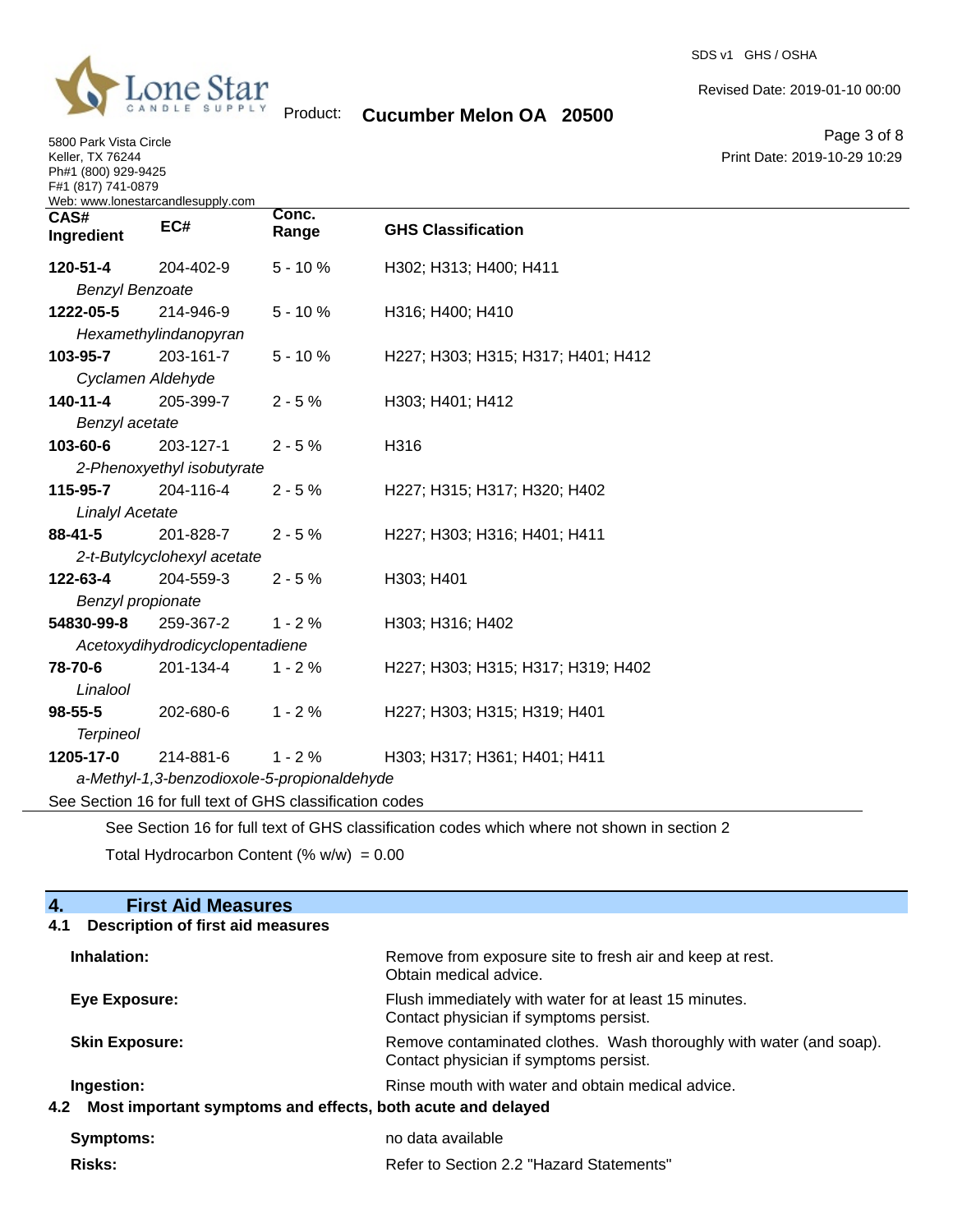

### Product: **Cucumber Melon OA 20500**

Revised Date: 2019-01-10 00:00

5800 Park Vista Circle Keller, TX 76244 Ph#1 (800) 929-9425 F#1 (817) 741-0879 Web: www.lonestarcandlesupply.com

Page 4 of 8 Print Date: 2019-10-29 10:29

# **4.3 Indication of any immediate medical attention and special treatment needed**

**Treatment:** Treatment: Refer to Section 2.2 "Response"

# **5. Fire-Fighting measures**

**5.1 Extinguishing media**

| Suitable:                                                 | Carbon dioxide (CO2), Dry chemical, Foam          |  |
|-----------------------------------------------------------|---------------------------------------------------|--|
| Unsuitable                                                | Do not use a direct water jet on burning material |  |
| 5.2 Special hazards arising from the substance or mixture |                                                   |  |
| During fire fighting:                                     | Water may be ineffective                          |  |
| 5.3 Advice for firefighters                               |                                                   |  |
| <b>Further information:</b>                               | Standard procedure for chemical fires             |  |

#### **6. Accidental Release Measures**

#### **6.1 Personal precautions, protective equipment and emergency procedures**

Avoid inhalation and contact with skin and eyes. A self-contained breathing apparatus is recommended in case of a major spill.

#### **6.2 Environmental precautions**

Keep away from drains, soil, and surface and groundwater.

#### **6.3 Methods and materials for containment and cleaning up**

Clean up spillage promptly. Remove ignition sources. Provide adequate ventilation. Avoid excessive inhalation of vapors. Gross spillages should be contained by use of sand or inert powder and disposed of according to the local regulations.

#### **6.4 Reference to other sections**

Not Applicable

#### **7. Handling and Storage**

#### **7.1 Precautions for safe handling**

Apply according to good manufacturing and industrial hygiene practices with proper ventilation. Do not drink, eat or smoke while handling. Respect good personal hygiene.

#### **7.2 Conditions for safe storage, including any incompatibilities**

Store in a cool, dry and ventilated area away from heat sources and protected from light in tightly closed original container. Avoid uncoated metal container. Keep air contact to a minimum.

#### **7.3 Specific end uses**

No information available

### **8. Exposure Controls/Personal Protection**

#### **8.1 Control parameters**

**Exposure Limits: Component** ACGIH

#### TWA ppm STEL ppm TWA ppm STEL ppmACGIH OSHA OSHA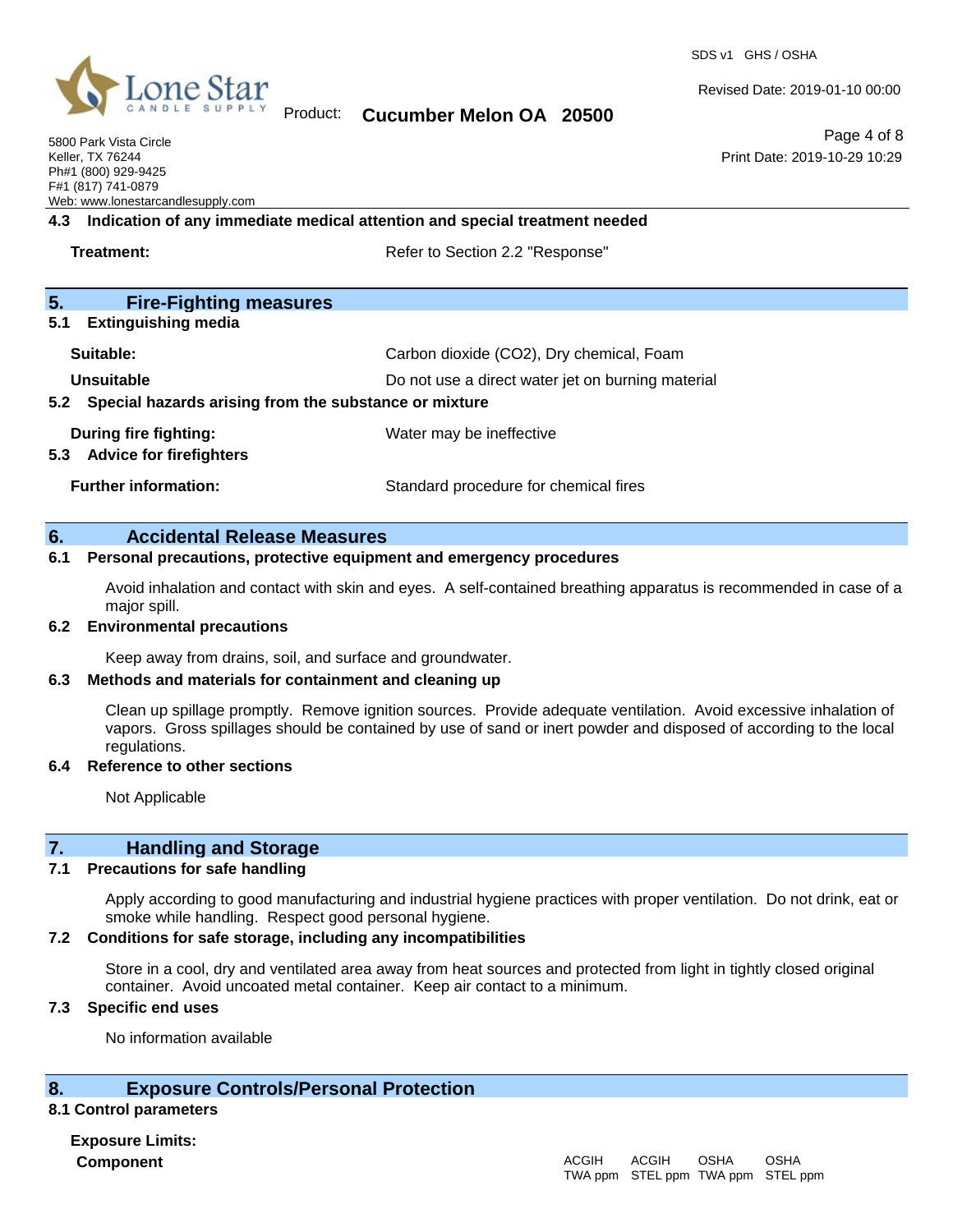

SDS v1 GHS / OSHA

Revised Date: 2019-01-10 00:00

Product: **Cucumber Melon OA 20500**

| 5800 Park Vista Circle            |  |
|-----------------------------------|--|
| Keller. TX 76244                  |  |
| Ph#1 (800) 929-9425               |  |
| F#1 (817) 741-0879                |  |
| Web: www.lonestarcandlesupply.com |  |
|                                   |  |

Page 5 of 8 Print Date: 2019-10-29 10:29

| eb: www.lonestarcandlesupply.com |                |  |
|----------------------------------|----------------|--|
| 140-11-4                         | Benzyl acetate |  |

**Engineering Controls:** Use local exhaust as needed.

#### **8.2 Exposure controls - Personal protective equipment**

| Eye protection:                | Tightly sealed goggles, face shield, or safety glasses with brow guards and side shields, etc.<br>as may be appropriate for the exposure |
|--------------------------------|------------------------------------------------------------------------------------------------------------------------------------------|
| <b>Respiratory protection:</b> | Avoid excessive inhalation of concentrated vapors. Apply local ventilation where appropriate.                                            |
| <b>Skin protection:</b>        | Avoid Skin contact. Use chemically resistant gloves as needed.                                                                           |

# **9. Physical and Chemical Properties**

#### **9.1 Information on basic physical and chemical properties**

| Appearance:                  | Liquid                          |
|------------------------------|---------------------------------|
| Odor:                        | Conforms to Standard            |
| Color:                       | Colorless to Yellow Tint (G0-1) |
| <b>Viscosity:</b>            | Liquid                          |
| <b>Freezing Point:</b>       | Not determined                  |
| <b>Boiling Point:</b>        | Not determined                  |
| <b>Melting Point:</b>        | Not determined                  |
| <b>Flashpoint (CCCFP):</b>   | >200 F (93.33 C)                |
| <b>Auto flammability:</b>    | Not determined                  |
| <b>Explosive Properties:</b> | None Expected                   |
| <b>Oxidizing properties:</b> | None Expected                   |
| Vapor Pressure (mmHg@20 C):  | 0.0579                          |
| %VOC:                        | 0.06                            |
| Specific Gravity @ 25 C:     | 0.9520                          |
| Density $@25C$ :             | 0.9490                          |
| Refractive Index @ 20 C:     | 1.4900                          |
| Soluble in:                  | Not determined                  |
|                              |                                 |

# **10. Stability and Reactivity**

| <b>10.1 Reactivity</b>                  | None                                               |
|-----------------------------------------|----------------------------------------------------|
| <b>10.2 Chemical stability</b>          | Stable                                             |
| 10.3 Possibility of hazardous reactions | None known                                         |
| <b>10.4 Conditions to avoid</b>         | None known                                         |
| 10.5 Incompatible materials             | Strong oxidizing agents, strong acids, and alkalis |
| 10.6 Hazardous decomposition products   | None known                                         |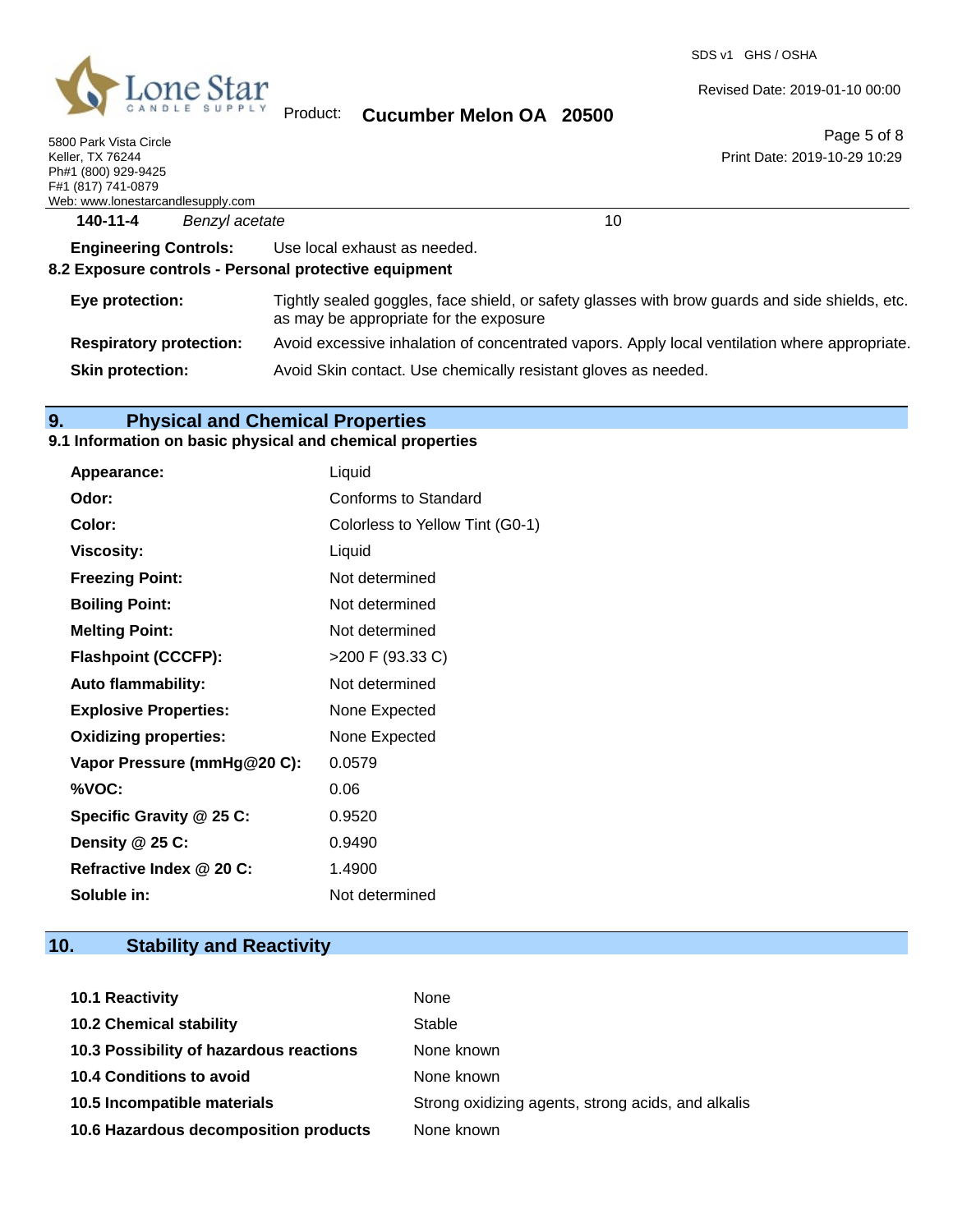

### Product: **Cucumber Melon OA 20500**

SDS v1 GHS / OSHA

Revised Date: 2019-01-10 00:00

Print Date: 2019-10-29 10:29

Page 6 of 8

5800 Park Vista Circle Keller, TX 76244 Ph#1 (800) 929-9425 F#1 (817) 741-0879 Web: www.lonestarcandlesupply.com

# **11. Toxicological Information**

# **11.1 Toxicological Effects**

Acute Toxicity Estimates (ATEs) based on the individual Ingredient Toxicity Data utilizing the "Additivity Formula"

| Acute toxicity - Oral - (Rat) mg/kg                | (LD50: 3415.8075) May be harmful if swallowed            |
|----------------------------------------------------|----------------------------------------------------------|
| Acute toxicity - Dermal - (Rabbit) mg/kg           | (LD50: 4197.4248) May be harmful in contact with skin    |
| Acute toxicity - Inhalation - (Rat) mg/L/4hr       | (LD50: 29.6984) May be harmful if inhaled                |
| <b>Skin corrosion / irritation</b>                 | May be harmful if inhaled                                |
| Serious eye damage / irritation                    | Not classified - the classification criteria are not met |
| <b>Respiratory sensitization</b>                   | Not classified - the classification criteria are not met |
| <b>Skin sensitization</b>                          | May cause an allergic skin reaction                      |
| <b>Germ cell mutagenicity</b>                      | Not classified - the classification criteria are not met |
| Carcinogenicity                                    | Not classified - the classification criteria are not met |
| <b>Reproductive toxicity</b>                       | Suspected of damaging fertility or the unborn child      |
| Specific target organ toxicity - single exposure   | Not classified - the classification criteria are not met |
| Specific target organ toxicity - repeated exposure | Not classified - the classification criteria are not met |
| <b>Aspiration hazard</b>                           | Not classified - the classification criteria are not met |

# **12. Ecological Information**

**12.1 Toxicity**

| <b>Acute acquatic toxicity</b>     | Not classified - the classification criteria are not met |
|------------------------------------|----------------------------------------------------------|
| <b>Chronic acquatic toxicity</b>   | Toxic to aquatic life with long lasting effects          |
| <b>Toxicity Data on soil</b>       | no data available                                        |
| <b>Toxicity on other organisms</b> | no data available                                        |
| 12.2 Persistence and degradability | no data available                                        |
| 12.3 Bioaccumulative potential     | no data available                                        |
| 12.4 Mobility in soil              | no data available                                        |
| 12.5 Other adverse effects         | no data available                                        |

#### **13. Disposal Conditions**

#### **13.1 Waste treatment methods**

Do not allow product to reach sewage systems. Dispose of in accordance with all local and national regulations. Send to a licensed waste management company.The product should not be allowed to enter drains, water courses or the soil. Do not contaminate ponds, waterways or ditches with chemical or used container.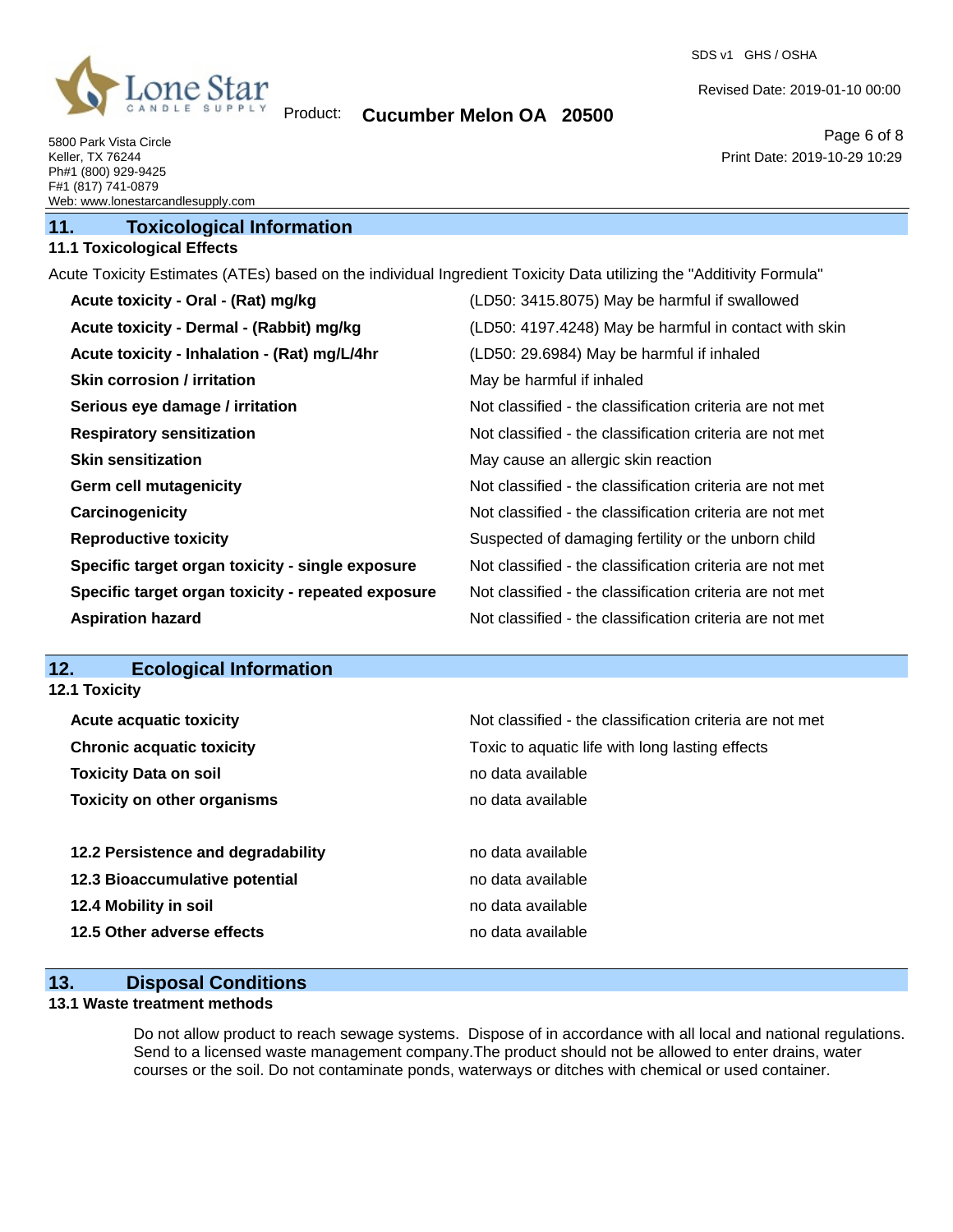

Revised Date: 2019-01-10 00:00

Product: **Cucumber Melon OA 20500**

5800 Park Vista Circle Keller, TX 76244 Ph#1 (800) 929-9425 F#1 (817) 741-0879 Web: www.lonestarcandlesupply.com

Page 7 of 8 Print Date: 2019-10-29 10:29

#### **14. Transport Information**

| <b>Marine Pollutant</b>                                       | Yes. Ingredient of greatest environmental impact:<br>1222-05-5: (5 - 10 %) : Hexamethylindanopyran |              |                                     |                 |               |
|---------------------------------------------------------------|----------------------------------------------------------------------------------------------------|--------------|-------------------------------------|-----------------|---------------|
| <b>Regulator</b>                                              |                                                                                                    | <b>Class</b> | <b>Pack Group</b>                   | <b>Sub Risk</b> | UN-nr.        |
| U.S. DOT (Non-Bulk)                                           |                                                                                                    |              | Not Regulated - Not Dangerous Goods |                 |               |
| <b>Chemicals NOI</b>                                          |                                                                                                    |              |                                     |                 |               |
| <b>ADR/RID (International Road/Rail)</b>                      |                                                                                                    |              |                                     |                 |               |
| <b>Environmentally Hazardous</b><br>Substance, Liquid, n.o.s. |                                                                                                    | 9            | Ш                                   |                 | <b>UN3082</b> |
| <b>IATA (Air Cargo)</b>                                       |                                                                                                    |              |                                     |                 |               |
| <b>Environmentally Hazardous</b><br>Substance, Liquid, n.o.s. |                                                                                                    | 9            | Ш                                   |                 | <b>UN3082</b> |
| IMDG (Sea)                                                    |                                                                                                    |              |                                     |                 |               |
| <b>Environmentally Hazardous</b><br>Substance, Liquid, n.o.s. |                                                                                                    | 9            | Ш                                   |                 | UN3082        |

| <b>Regulatory Information</b><br>15.      |                                                              |
|-------------------------------------------|--------------------------------------------------------------|
| <b>U.S. Federal Regulations</b>           |                                                              |
| <b>TSCA (Toxic Substance Control Act)</b> | All components of the substance/mixture are listed or exempt |
| 40 CFR(EPCRA, SARA, CERCLA and CAA)       | This product contains NO components of concern.              |
| <b>U.S. State Regulations</b>             |                                                              |
| <b>California Proposition 65 Warning</b>  | No Warning required                                          |
| <b>Canadian Regulations</b>               |                                                              |
| <b>DSL</b>                                | 100.00% of the components are listed or exempt.              |

# **16. Other Information**

#### **GHS H-Statements referred to under section 3 and not listed in section 2**

| H227 : Combustible liquid                                | H302: Harmful if swallowed                                     |
|----------------------------------------------------------|----------------------------------------------------------------|
| H316 : Causes mild skin irritation                       | H317 : May cause an allergic skin reaction                     |
| H319 : Causes serious eye irritation                     | H320 : Causes eye irritation                                   |
| H400 : Very Toxic to aquatic life                        | H401 : Toxic to aquatic life                                   |
| H402 : Harmful to aquatic life                           | H410 : Very toxic to aquatic life with long lasting<br>effects |
| H412 : Harmful to aquatic life with long lasting effects |                                                                |
| <b>Total Fractional Values</b>                           |                                                                |
| (TFV) Risk                                               | (TFV) Risk                                                     |
| (168.36) Acute Toxicity Inhalation, Category 5           | (40.95) Aquatic Chronic Toxicity, Category 3                   |
| (12.30) Sensitization, Skin, Category 1B                 | (5.23) Skin Corrosion/Irritation, Category 3                   |
| (4.10) Reproductive Toxicology, Category 2               | (4.00) Aquatic Chronic Toxicity, Category 2                    |

(2.58) Skin Corrosion/Irritation, Category 2 (2.22) Aquatic Chronic Toxicity, Category 4